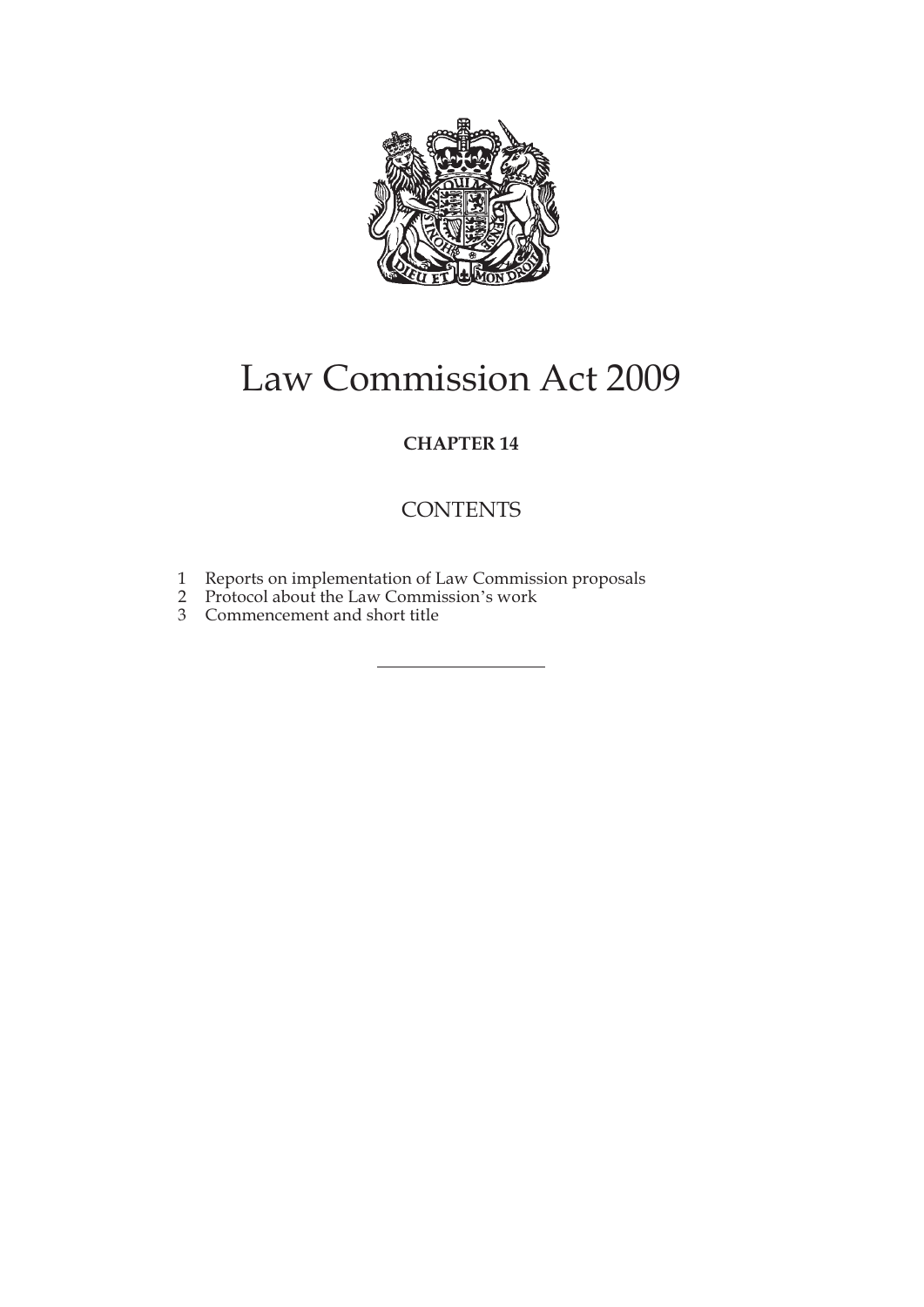

## Law Commission Act 2009

#### **2009 CHAPTER 14**

An Act to make provision in relation to the Law Commission.

[12th November 2009]

E IT ENACTED by the Queen's most Excellent Majesty, by and with the advice and consent of the Lords Spiritual and Temporal, and Commons, in this present **B** E IT ENACTED by the Queen's most Excellent Majesty, by and with consent of the Lords Spiritual and Temporal, and Commons, Parliament assembled, and by the authority of the same, as follows:  $-$ 

#### **1 Reports on implementation of Law Commission proposals**

After section 3 of the Law Commissions Act 1965 (c. 22) insert—

#### **"3A Reports on implementation of Law Commission proposals**

- (1) As soon as practicable after the end of each reporting year, the Lord Chancellor must prepare a report on—
	- (a) the Law Commission proposals implemented (in whole or in part) during the year;
	- (b) the Law Commission proposals that have not been implemented (in whole or in part) as at the end of the year, including—
		- (i) plans for dealing with any of those proposals;
		- (ii) any decision not to implement any of those proposals (in whole or in part) taken during the year and the reasons for the decision.
- (2) The Lord Chancellor must lay the report before Parliament.
- (3) The first reporting year is the year starting with the day on which section 1 of the Law Commission Act 2009 comes into force; and the second reporting year is the year after that and so on.
- (4) If a decision not to implement a Law Commission proposal (in whole or in part) is taken in a reporting year, subsection  $(1)(b)$  does not require a report for a later reporting year to deal with the proposal so far as it is covered by that decision.